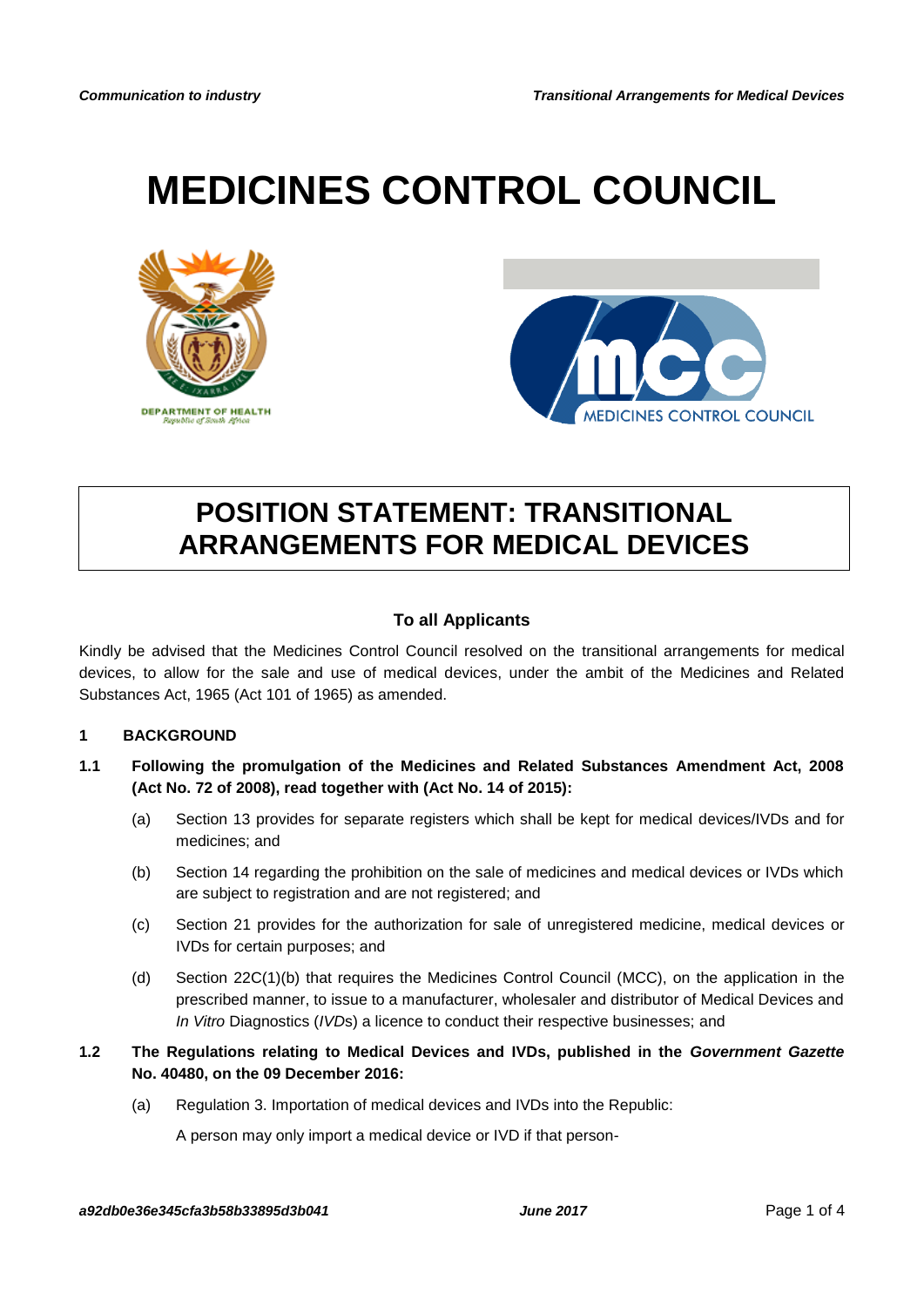Is licensed in terms of section 22C(1)(b) of the Act to import medical devices or IVDs; and

In the case of unregistered medical devices or IVDs, is authorised by the Council to import the unregistered medical devices or IVDs.

- (b) Regulation 5(1) that prescribes the requirements of the applications and the manner in which the applications will be handled;
- (c) Regulation 11. Classification of Medical devices and IVDs:

Medical devices, except custom made medical devices, and IVDs must be registered with the Council in terms of call up notices before they may be sold or used in the Republic;

(d) Regulation 27. Transitional arrangements regarding unlicensed manufacturer, distributor and wholesaler:

A manufacturer, distributor or wholesaler who, at the time of the commencement of these Regulations, sells medical devices or IVDs in the Republic is, subject to regulation 5, considered to be trading legally.

### **2. TRANSITIONAL ARRANGEMENTS FOR MEDICAL DEVICES**

- 2.1 As per the call up notice, published in *Government Gazette* No. 40637, on the 24 February 2017, applications for licensing of a Manufacturer or Distributor should be submitted by the 24 August 2017. Applications for licensing of a Wholesaler should be submitted by the 24 February 2018. If no application is made within the required period, the Manufacturer, Distributor or Wholesaler will be considered to be trading in contravention of section 22C(1)(b) of the Medicines and Related Substances Act, 1965 (Act 101 of 1965).
- 2.2 Manufacturers and Distributors, who have not submitted a licence application, are deemed to be trading legally until the 24 August 2017, when the required period for applications, for licensing of Manufacturer and Distributor, ends. Wholesalers, who have not submitted a licence application, are deemed to be trading legally until the 24 February 2018, when the required period for applications, for licensing of a Wholesaler, ends.
- 2.3 Medical devices and IVDs that were sold or used in the Republic prior to the publication of the Regulations relating to Medical Devices and IVDs, in the *Government Gazette* No. 40480, on the 09 December 2016, are deemed to be sold or used in the Republic legally, provided that-
	- (a) Applicants, responsible for such medical devices and IVDs, are licensed accordingly as Medical Device Establishments; and
	- (b) Up until such time, the medical devices and IVDs sold or used in the Republic are called up for registration.
- 2.4 Medical devices and IVDs that were sold or used in the Republic following the publication of the Regulations relating to Medical Devices and IVDs, in the *Government Gazette* No. 40480, on the 09 December 2016, are deemed to be sold or used in the Republic legally, provided that-
	- (a) Applicants, responsible for such medical devices and IVDs, are licensed accordingly as Medical Device Establishments; and
	- (b) Up until such time, the medical devices and IVDs sold or used in the Republic are called up for registration, via publication in the *Gazette.*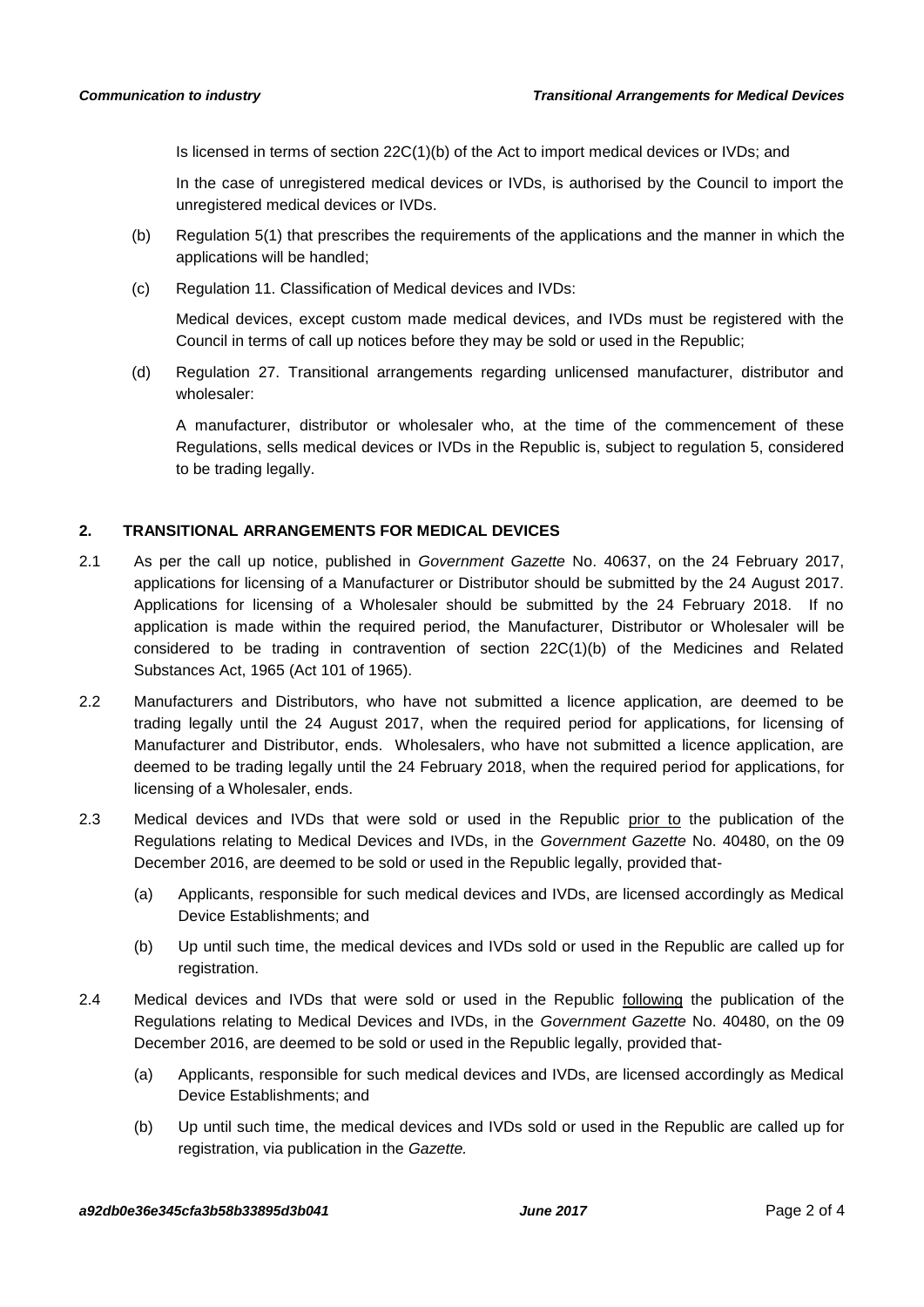- 2.5 Applicants wishing to launch new medical devices and IVDs for sale or use in the Republic are deemed to do so legally, provided that-
	- (a) Applicants, responsible for such medical devices and IVDs, are licensed accordingly as Medical Device Establishments; and
	- (b) Up until such time, the medical devices and IVDs sold or used in the Republic are called up for registration, via publication in the *Gazette.*
- 2.6 Medical devices and IVDs, that are imported and/or distributed, for sale or use in the Republic, are deemed to be imported and/or distributed legally, provided that-
	- (a) Applicants, responsible for such medical devices and IVDs, are licensed accordingly as Medical Device Establishments; and
	- (b) Up until such time, the medical devices and IVDs sold or used in the Republic are called up for registration, via publication in the *Gazette.*
- 2.7 With the exception of devices containing a scheduled substance, it is not necessary to obtain Section 21 authorisation for medical devices and IVDs, sold or used in the Republic, provided that-
	- (a) Applicants, responsible for such medical devices and IVDs, are licensed accordingly as Medical Device Establishments; and
	- (b) Up until such time, the medical devices and IVDs sold or used in the Republic, are called up for registration, via publication in the *Gazette.*
- 2.8 Applicants who are responsible for an unregistered device, containing a scheduled substance, are required to obtain Section 21 authorisation for said devices, prior to sale or use in the Republic.
	- (a) Applicants, responsible for such devices, must be licensed accordingly as Medical Device Establishments; and
	- (b) Applicants must continue to obtain section 21 authorisation until such time that said devices, containing a scheduled substance, are registered as a medical device.
- 2.9 Applicants who are responsible for a medical device or IVD that is currently registered as a medicine must use the REQUEST FOR DESIGNATION procedure, in Section 7 of the Guideline on Borderline Products, available on the MCC website [\(www.mccza.com\)](http://www.mccza.com/), to motivate for the transfer of the product currently registered as a medicine to the medical device register.
- 2.10 Applicants who have submitted a dossier for the registration of a medical device or IVD as a medicine, and who have not yet received confirmation of registration of said medical device or IVD as a medicine, must use the REQUEST FOR DESIGNATION procedure, in Section 7 of the Guideline on Borderline Products, available on the MCC website [\(www.mccza.com\)](http://www.mccza.com/), to motivate for the transfer of the product currently registered as a medicine to the medical device register.
- 2.11 With the exception of devices containing a scheduled substance, medical devices and IVDs that have been submitted for registration as medicines and that have not been registered, but are sold or used in the Republic, through Section 21 authorisation, need no longer apply for Section 21 authorisation for the medical device or IVD, provided that-
	- (a) Applicants submit the REQUEST FOR DESIGNATION, as described in Section 7 of the Guideline on Borderline Products, to motivate for the transfer of the product currently registered as a medicine to the medical device register; and